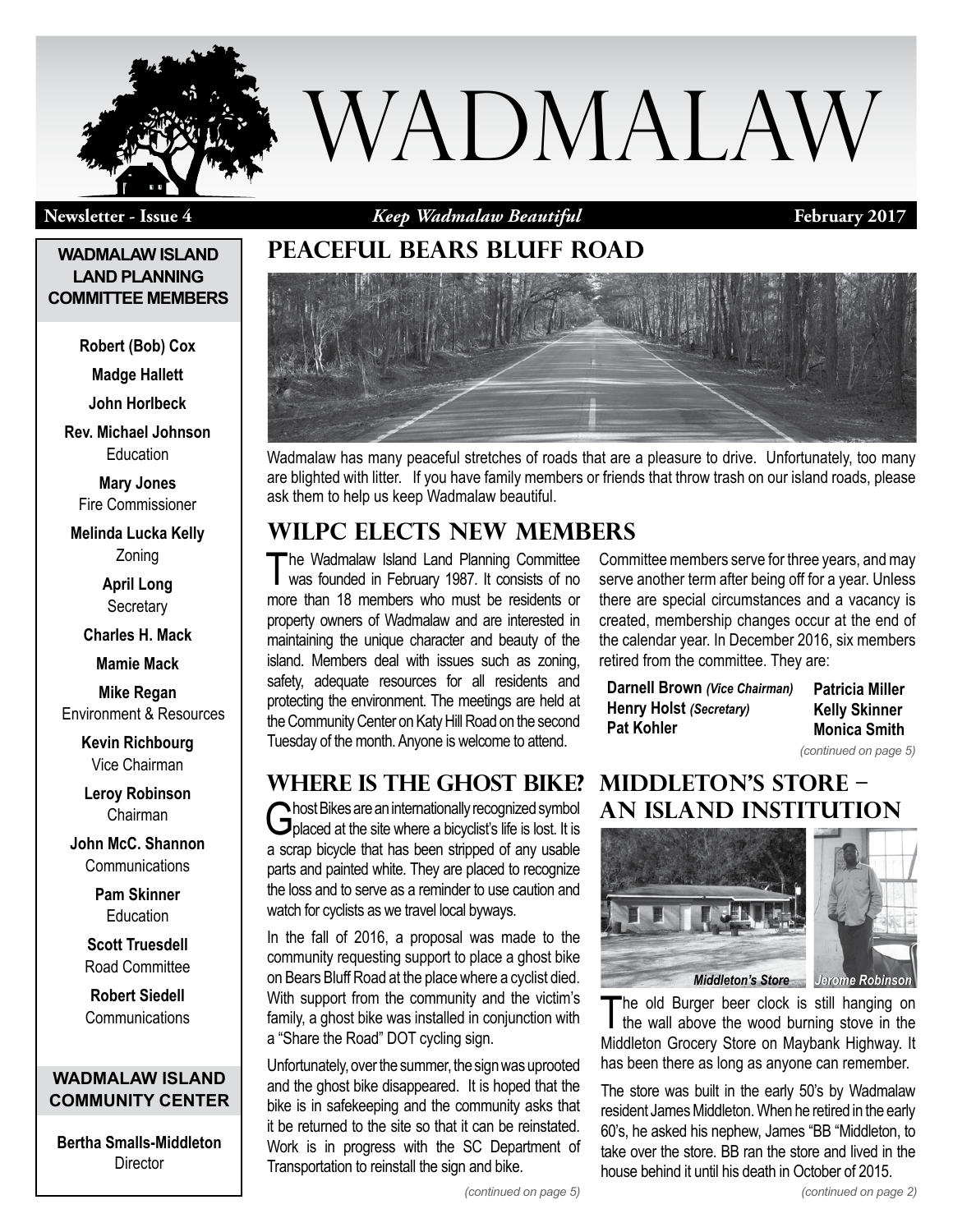### **WADMALAW ISLAND CHURCHES**

#### **Grace Chapel**

Chapel of Ease of St. John's Church Rockville Township *Services in June, July and August at 9:00 AM*

#### **Little Rock Baptist Church** 6522 Maybank Highway

Rev. James Peterson, Pastor *Services at 11:30 AM Bible study and prayer on Wednesdays at 7:00 PM*

**New Bethlehem Baptist Church** 1945 Liberia Road Rev. Zachary Williams *Services at 11:00 AM*

**New Jerusalem AME Church** 6179 Bears Bluff Road Rev. Joseph Swinton, Jr., Pastor

**New St. James Bethel AME Church** 5305 Maybank Highway Rev. William R. Jones, Pastor *Services at 10:00 AM*

### **New Webster United Methodist Church**

4755 Bears Bluff Road Rev. Leonard Huggins, Pastor Rev. Tony Richardson, Sr., Associate Pastor *Services at 10:15 AM*

### **Rockville Presbyterian Church**

2489 Sea Island Yacht Club Road Rev. Mark Hunt, Pastor *Services at 10:00 AM*

### **Salem Baptist Church**

5768 Bears Bluff Road Rev. Martha Florence Brown, Pastor *Services at 11:00 AM*

### **Salem Presbyterian Church**

5591 Maybank Highway Rev. Robert L. Capers, Pastor *Services at 11:00 AM on 2nd and 4th Sundays, 9:30 AM on 1st and 3rd.*

### **SALEM BAPTIST CHURCH PLANNING EXPANSION** *137 Year-Old Church Led by Rev. Martha F. Brown is Growing with the Wisdom and Grace of God*



*Salem Baptist Church*

**Plans** are underway at Salem Baptist Church on Wadmalaw Island to significantly expand the building and double its seating capacity to accommodate a growing congregation. When completed, the church will be able to seat up to 120 people.

Salem Baptist Church began in 1885 as a congregation of 50 members who gathered to pray, sing and seek God's guidance in a little wooden house on Bears Bluff Road. In 1902, the church was deeded a one-acre tract of land. In the early years of the church, the pastor would visit every three months to baptize and give communion to the congregants. On other Sundays, the flock was ministered by local preachers and deacons. The church set up a "poor treasure," of pennies, nickels, dimes and quarters to help those in need.

Rev. Martha Florence Brown has been the pastor of Salem Baptist Church since 2005. Under her leadership, the church has grown through its Outreach Ministry, Hospitality Board, Missionary Board, Usher Board, Pastor Aid Board, Trustee Board, Youth Choir, Male Choir, and Adult, Teen and Youth Sunday School. The Church motto: "Where there is unity there is strength".

A Wadmalaw native, Rev. Brown attended the Metropolitan School of Infant and Geriatric Care in New York. She worked for 11 years in the field of infant care. She transferred her membership to the Faith Memorial Baptist Church in the Bronx, and served faithfully on several church boards, or committees, there.

Rev. Brown returned to the area in 1973 and renewed her membership with New Bethlehem Baptist Church on Wadmalaw. In 1991, she became a Licensed Missionary at New Bethlehem. In 1992 she was ordained to the ministry and, in 1996, she became a reverend, which allowed her to give communion and perform the services of baptism and marriage. She describes Salem as traditional Baptist. She says, "At services, we sing, clap, dance and praise the Lord. That's the way church should be." She holds a Bachelor of Ministry from Andersonville Baptist Theological Seminary in Georgia and is certified in Pastoral Care through Trident Health Care's Stephen's Ministry.

She is married to John Brown and they have two daughters, Yolanda and Dee, and two grandchildren, Cooper and Avery. She lives in St. George and commutes to the island.



### **Middleton's Store – An Island Institution**

*(...continued from the front cover)*

B B's store sold gas, kerosene, groceries, snacks, beer and soft drinks. It had a pool table and a pin ball machine. If customers couldn't pay for their purchase, BB would generously extend credit to them. He called his customers by name as they came in, and could give out sound advice when needed.

BB remained open on holidays, so there were always large community gatherings at the store on Labor Day, Memorial Day and the 4t h of July.

BB's brother, Porter, also had a store on Maybank Highway just past the Tea Farm on the right. The structure is still there but is no longer in use. Porter and BB's sister, Mary Frances Brown and her husband James, still live right across the highway from Porter's old store.

As B B's health began to fail, he asked his nephew Jerome Robinson to help him out. Jerome remembers as a little boy going to the store and BB always giving him something: candy, a snack, or maybe even a soda. Jerome continues to run the store today, and it remains a gathering place for the community, especially for watching sporting events on TV. Jerome and his wife, Latonya, have 4 children.

They don't make Burger beer anymore, but stop by Middleton Grocery sometime for a visit and "have one" under the clock by the potbelly stove and catch a ball game.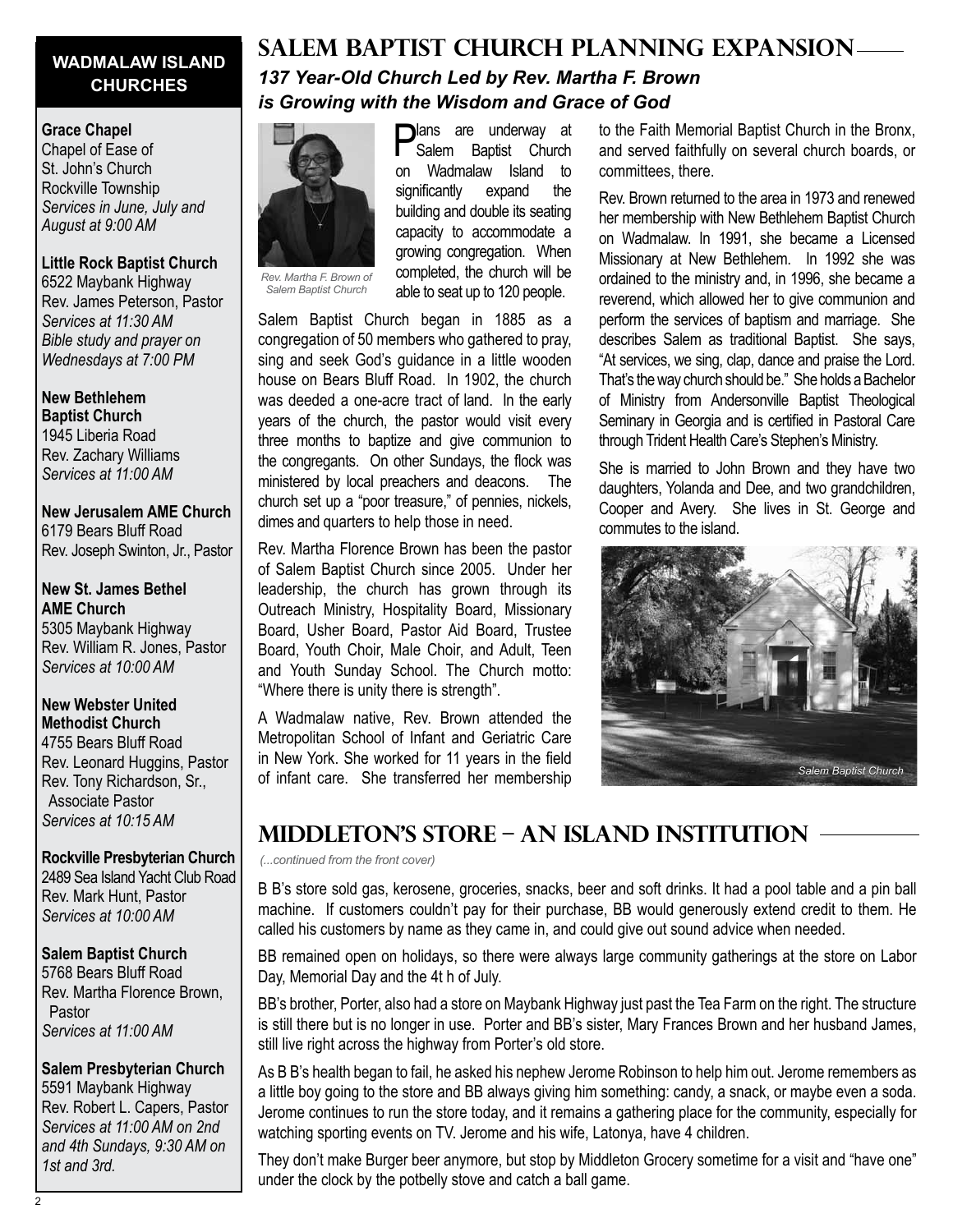### **A Potter for Wadmalaw**



Elizabeth Mueller-Roemer, better known as Bette Mueller, has the distinction of being Wadmalaw Island's only resident potter. From her studio on Tacky Point Road, she produces bowls, vase-like cylinders and wall sculptures using a technique known as raku, which has a rapid firing and cooling process. "It's less controllable and predictable [than normal pottery], and a lot of fun," she says. She also produces unusual

*Bette Meuller-Roemer*

books which feature hand-made paper with ceramic covers.

A native of Spartanburg, Bette discovered pottery while in graduate school at the University of North Carolina. She liked to draw and paint but "the idea of working with a new material was appealing." After graduation, she started teaching at an American school in Germany. During summer breaks, she would travel to North Carolina's Penland School of Crafts to study ceramics. She earned a Master's degree in Art from East Carolina University.

Bette and her husband, Walter Crocker, lived in Summerville prior to retirement. They resided on Bette's parents' property, a former tea farm established in 1890. It was the only commercially successful tea farm in America, and many of the plants were later transplanted to the

# **WICC Hosts Broadway and Times Square…**

Not quite Broadway, but over the Thanksgiving holiday weekend, our Wadmalaw Island Community Center hosted the Nia Theatrical Production Company of New York. They presented Death of Barber, a tragic story of lost souls, family secrets coming home to roost, and shady "lawyers" scheming and plotting their fame.

Directed by L. Earl Ford, native son of Wadmalaw, the play cast actors from New York, the Caribbean and around the country. They delivered emotionally charged performances that brought laughter, gasps, and maybe just a little discomfort as the audience realized that this can and does happen in the lives of our friends and neighbors.

Additionally, the audience was treated to insightful and tender poems written by cast members and read by resident Alice Brown. There was also a heart-warming and funny rendition of Gullah Theater performed by our neighbor Sarah Smalls. Mrs. Smalls taught us a valuable lesson: "Do not put your 'ligion' down for long… the Devil will jump right in!"

Mr. Ford, Mrs. Brown, and Mrs. Smalls are brother and sisters, showing yet again the remarkable treasures our island and its families hold. On that Thanksgiving weekend, everyone had another thing to be grateful for: the privilege of seeing New York theater at our very own Wadmalaw Island Community Center.

Mrs. Smalls is scheduled to be at the Center in February 2017 with another performance of Gullah Theater. Don't miss it!

Wadmalaw Island tea plantation. By the time her father bought the property, however, only the house remained. After her parents died, Bette took care of the garden, and she found inspiration in the shapes and patterns found in plants.

After retiring from teaching art at both Stratford High and Charleston Southern University, Bette returned to pottery with a renewed vigor. She and Walter moved to Wadmalaw in 2010 and were drawn to the island's marshland. Her raku creations are decorative rather than functional. They are delicate to the touch and are not made to hold food or water.

Bette's work is in steady demand. Her pottery is sold at the Surface Gallery on John Street in Charleston and her books can be found at Standing Room Only on Queen Street. In April, she will participate in the Art in the Barn event that draws artists from around the Charleston area.

Bette's other passion is her twin granddaughters, aged nine, who live in Connecticut. "They love making things out of clay," she says. "It's a great medium for children because they aren't afraid of it. I think as adults, we make up our minds about what we can and can't do, and have a harder time trying a new experience."

Visit Bette's website at www.bettemuellerroemer.com to see examples of her work. For details about her upcoming two-day raku workshop, email her at: bettemr@earthlink.net.

## **Johns Island Library - Did you know ?**



3

The John's Island Public Library at 3531 Maybank Highway<br>offers numerous programs for all ages. They are free, but some require registration. To name a few:

- Weekly Story Time for children, from babies to pre-schoolers.
- Computer Classes that begin with the basics (using a keyboard) and progress to creating folders and storing files.
- Book-A-Librarian: 30-minute sessions to answer all your questions. Call ahead.
- Teen Zone: M-Th 3:00-5:00 in the auditorium.
- Small Business Counseling with SCORE.
- College Admission Assistance (Ages 19+) How to get a H.S. certificate or GED as well.
- Knit and Purl: A casual knitting group.
- AARP Income Tax Preparation: Held on Saturdays.
- Affordable Care Act-Tax Related Assistance-Saturdays. Call 1-888-998-4646 to register.

There are movies for teens, an Anime! Club, SC History Series on Civil Rights in Charleston (1866-1870), book clubs/discussions for all ages, and a forum for residents to explore their African American Ancestry.

**Stop by or call (843) 559-1945.**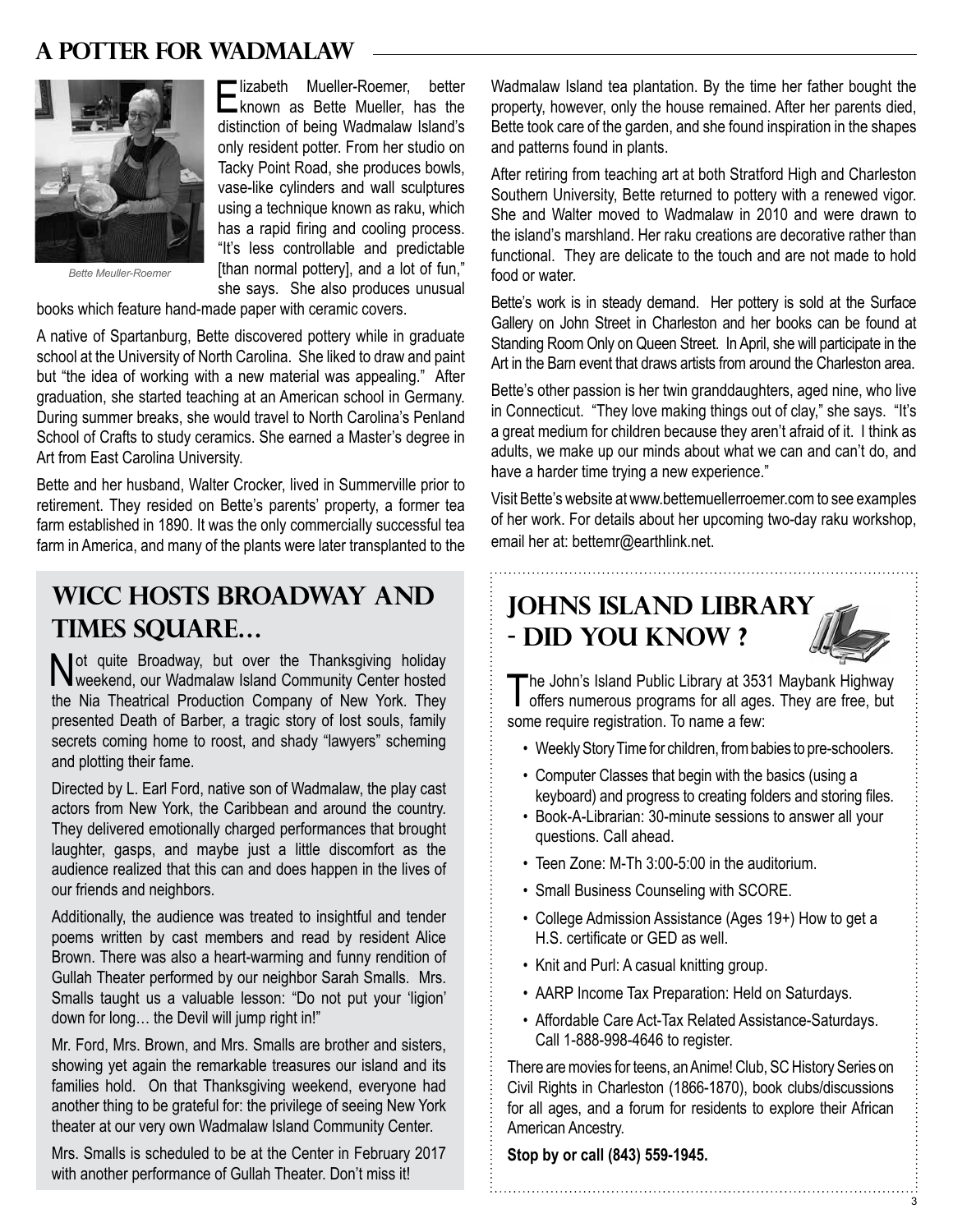## **WILPC Elects New Members**

*(...continued from the front cover)*

At this time we would like to introduce the six new members who were selected to begin their terms in January of 2017, with a little bit of information about each one.

**Madge Hallett's** parents had a cottage on Wadmalaw, and she has been coming to the island all of her life. About 4 years ago, she and her husband Jimmy moved to the island permanently. They have 2 grown sons and a dog. Madge works part-time at the College of Charleston, and enjoys doing needlepoint, sailing, boating and traveling.They love the rural feel of Wadmalaw and want to do what they can to help preserve it.

**Rev. Michael Johnson** is a lifelong Wadmalaw resident. He joined the Committee in hopes that he can make a difference and preserve the quality of life on the island. He volunteers at Edith Frierson Elementary School, getting to know the students and assisting them with their homework. He is the Assistant Minister of Little Rock Baptist Church on Maybank Highway.

**April Long** and her husband, Bob, built a house on Wadmalaw in 2008 and were able to retire here in 2013. She enjoys yoga, walking their Boykins, gardening, making pickles and jam, dining with friends, and watching the birds and other wildlife stroll through the yard. She volunteers one morning a week at L.E.A.R.N. Horse Rescue in Meggett. They have 2 grown sons, one on John's island and one in Ithaca, N.Y.

**Pam Skinner** grew up in the Lowcountry and often came out to the island to pick tomatoes with her parents. She wanted to live on Wadmalaw one day, to take in its culture, serenity, waterways and agricultural nature.

In 2011, she was able to make her plan a reality. Pam works for PwC as a security consultant. She and her husband, Kelly, have adopted a stray kitty, Sammy. Pam believes that education offers each person the opportunity to follow their dream.

**Scott Truesdell** moved here 2 years ago with his wife, Sheryl, and her parents to open up the pastoral retreat, SonShine Oaks on Wadmalaw. Having worked in Christian Ministry for over 40 years, they created a place for rest, renewal and fellowship on 13 acres off Brigger Hill Road. He enjoys the historic surroundings and diverse wildlife found in the Lowcountry. He and Sheryl have 2 grown daughters, 5 grandchildren, and 2 Cairn terriers.

**Robert (Bob) Cox** is a returning committee member, having previously served once before. He recently organized and led island volunteers in a cleanup of the park adjourning the Community Center. Bob and his wife, Donna, are long time residents of Wadmalaw and live on Harts Bluff Road. They own and operate a landscape business, Landscapes Limited of Charleston, Inc.

The Committee also elected new officers to fill vacancies created by retiring members. Kevin Richbourg is the new Vice Chairman and April Long now serves as Secretary.

There is currently an additional vacancy created by the resignation of Louise Turner. If interested, please contact a WILPC member.

We want to thank the retiring members for their service, and congratulate the new members. May we all keep working to preserve this island we love.

# **A New Reason for Hope**



*Hope Chapel*

**A** small Prayer Chapel, named  $\bigwedge$  HOPE", is to be built at SonShine Oaks Retreat in honor of founder Pastor Donald C. Miller.

The chapel will be located near Rockland Cemetery, which runs along the border between the retreat and the neighboring Rackley property on Brigger Hill Road. It was part of

the area known as Rockland Plantation, and had fallen into disrepair over the years. The cemetery apparently has its roots from the area on Brigger Hill at one time known as Rockland Plantation. Under the vision and direction of the nonprofit organization co-founders, the late Pastor Don Miller, his wife Yvonne Miller, Scott and Sheryl Truesdell, and associate and long time friend Annie Talian, volunteer efforts have been successful to begin to restore dignity to the neglected cemetery. Neighbors such as Linda Rackley, James and Mary Frances Brown, Stephanie Washington and family, Evelina Washington and son, James, sister, Georgianna "Margie" Durant and her granddaughters, Lexi and

### **Island-wide Litter Saturday Pick-up Dates for 2017**

**May 6, September 9 & November 4** Meet at 8:30 AM at the Community Center, 5605 Katy Hill Road.

Lisa, and cousins, Sally and Margaret, and many other relatives and local volunteers have been active in this process. 30 marked graves, and many unmarked graves have been located.

The chapel will be a place of hope, prayer, encouragement in God's Word, and personal reflection for the guests of the Retreat, friends and relatives of those who are buried in the cemetery, neighbors, and the larger community.

Local Architect, Patti Wilbourne, has worked with the ministry to design the chapel to fit into its surroundings and invoke the feeling of having always been there. It will contain wooden pews, a restroom and small kitchen, and will be accessible to the handicapped. Many other volunteers are standing by to begin the work. Plans have been submitted to the County Building Division and construction is anticipated to begin in early in 2017.

SonShine Oaks Retreat, begun in February 2015, has two guest cottages and provides a place of rest and renewal for pastors, missionaries, ministry leaders, and the faith-based community in general. For more information call (843) 559-1393, or visit www.SonShineOaksRetreat.org.

*Wadmalaw* is a non-profit publication supporting Keep Wadmalaw Beautiful, the Wadmalaw Island Land Planning Committee (WILPC) and the Wadmalaw Island Community Center (WICC).

Mailing Address: P. O. Box 3, Wadmalaw Island, SC 29487 Email: wadmalawnews@gmail.com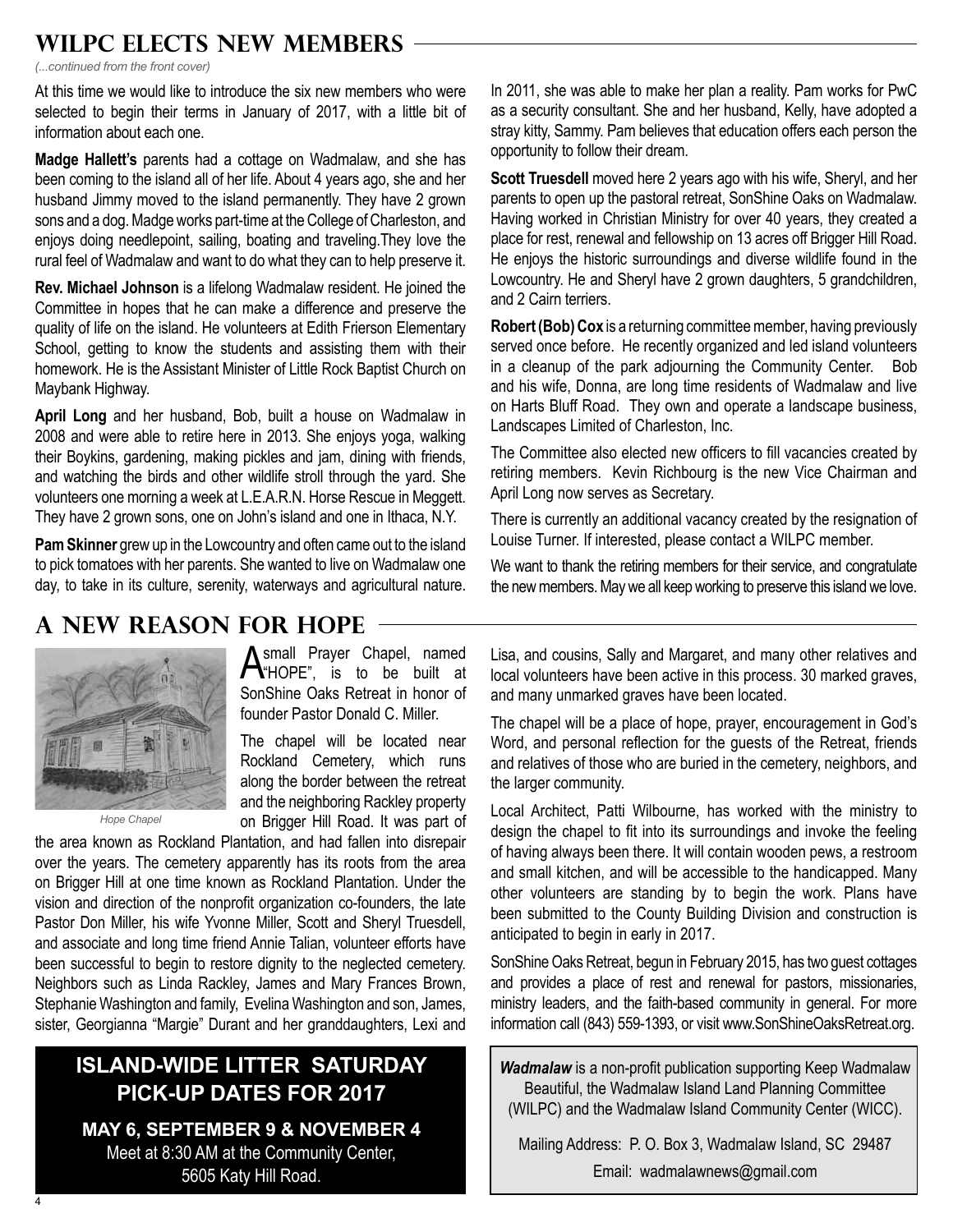### **Fire Chief provides Free Smoke Detectors**



Some people important to our community do<br>
Some actually live on Wadmalaw. For close to four years, Colleen Walz has been Chief of St. John's Fire District, which consists of Wadmalaw, Seabrook, Kiawah and John's Island. The following is a recent interview by *Wadmalaw* with our Fire Chief

*Fire Chief Colleen Walz*

*Before you became Fire Chief, what position did you hold?* Before coming to St. John's, I was Deputy Chief in the city of Pittsburgh, PA.

*How many years have you been involved in a Fire Department?* I have been in the Career Fire Service for 30 years.

#### *What is your background in the Fire Service?*

I started as firefighter, pulling hose, fighting fires, throwing and climbing ladders. Then I was competitively promoted to Lieutenant, still fighting fires, and in charge of a ladder company. Next I became a Captain, still fighting fires and in charge of a station and its personnel. I became a Battalion Chief, then a Deputy Chief, before I accepted the position at St. John's. I am also a certified fire instructor.

#### *Tell me about your family and interests & what you think about Wadmalaw?*

I have two sons. They are also fire fighters, and my husband is a retired fire battalion chief. Besides my family, I love my dog Molly- she is a hoot. I like working out, hiking, and dancing. As for Wadmalaw, I think it is beautiful, quiet and simple in many aspects, and complicated and difficult in others.

#### *What are your responsibilities and how large is the St. Johns Fire District?*

I am responsible for the planning, directing and organizing of all aspects of the fire district, which includes budgeting and future strategic planning. There are 135 employees who may work in the St. John's district. We have 126 budgeted firefighter positions.

#### *Any information about the fire station on Wadmalaw?*

Station 3 on Wadmalaw is our newest fire station, replacing a very outdated and inadequate facility located on the same property. The new station opened in October 2014.

**The Wadmalaw newsletter is currently being funded solely through donations from island residents. If you would like to contribute, you may do so by sending a check to:** 

> **Wadmalaw News P. O. Box 3 Wadmalaw Island, SC 29487**

*Thank you for your support.*

#### *Could you give a brief overview of the kinds of calls you get?*

St. John's responds to all types of calls, such as structure fires, medical/ basic life support, gas leaks, wildfires, water breaks, flooding, vehicle accidents and rescues. St. John's is an "all hazards service."

#### *Where and how are fire calls dispatched?*

Calls are dispatched from the Charleston County Dispatch Center. St. John's participates in an automatic aide agreement with several of our regional partners. This means that if St. John's needs additional help, it is already headed our way via the automated system. It also allows for the availability of more technical equipment, such as hazardous materials assets, if needed on a call.

#### *Any other information the community would benefit from?*

Free of charge and upon request, our firefighters will bring and install smoke detectors in your home. They will also provide a general home safety inspection to help you identify potential areas that could be dangerous to the homeowner. We are always recruiting for local talent. We send qualified candidates to fire school at the State Fire Academy, then bring them back and train them to be Emergency Medical Technicians (EMT) certified. They start their career in the fire service. We offer benefits and salaries that are competitive to most area fire departments. If you know of anyone who may be interested, the process starts with an application. You can find out more at: www.stifd.org.

### **Contributors to this issue of Wadmalaw are:**

 Elizabeth De Sa Deborah Davis-Fickling April Long Stuart McDaniel Bertha Smalls-Middleton Patricia Miller Kevin Richbourg

John Shannon Kelly Skinner Robert Siedell Huger Sinkler Scott Truesdell Jerrie Vane Dennis Vane

Would you like to be a part of the *Wadmalaw* newsletter team or contribute an article for consideration in future issues? If so, please contact us at wadmalawnews@gmail.com or write to us at Wadmalaw, P.O. Box 3, Wadmalaw Island, SC 29487

### **Where is the Ghost Bike?**

*(...continued from the front cover)*

The Bears Bluff ghost bike represents John Darrel Jones, the son of Mrs. Geneva Shaw and a veteran of the United States Air Force. We are thankful for his service to our country and we want to honor his memory.

St. Louis, MO is home to the first ghost bike, placed in 2003. Since then there have been more than 600 bikes installed in more than 200 locations throughout the world. Charleston County's very active cycling community supported the bike placement to memorialize Mr. Jones. There are also two ghost bikes honoring cycling victims on either side of the Stono River Bridge and another on Riverland Drive.

Let' s get Mr. Jones' bike back where it belongs.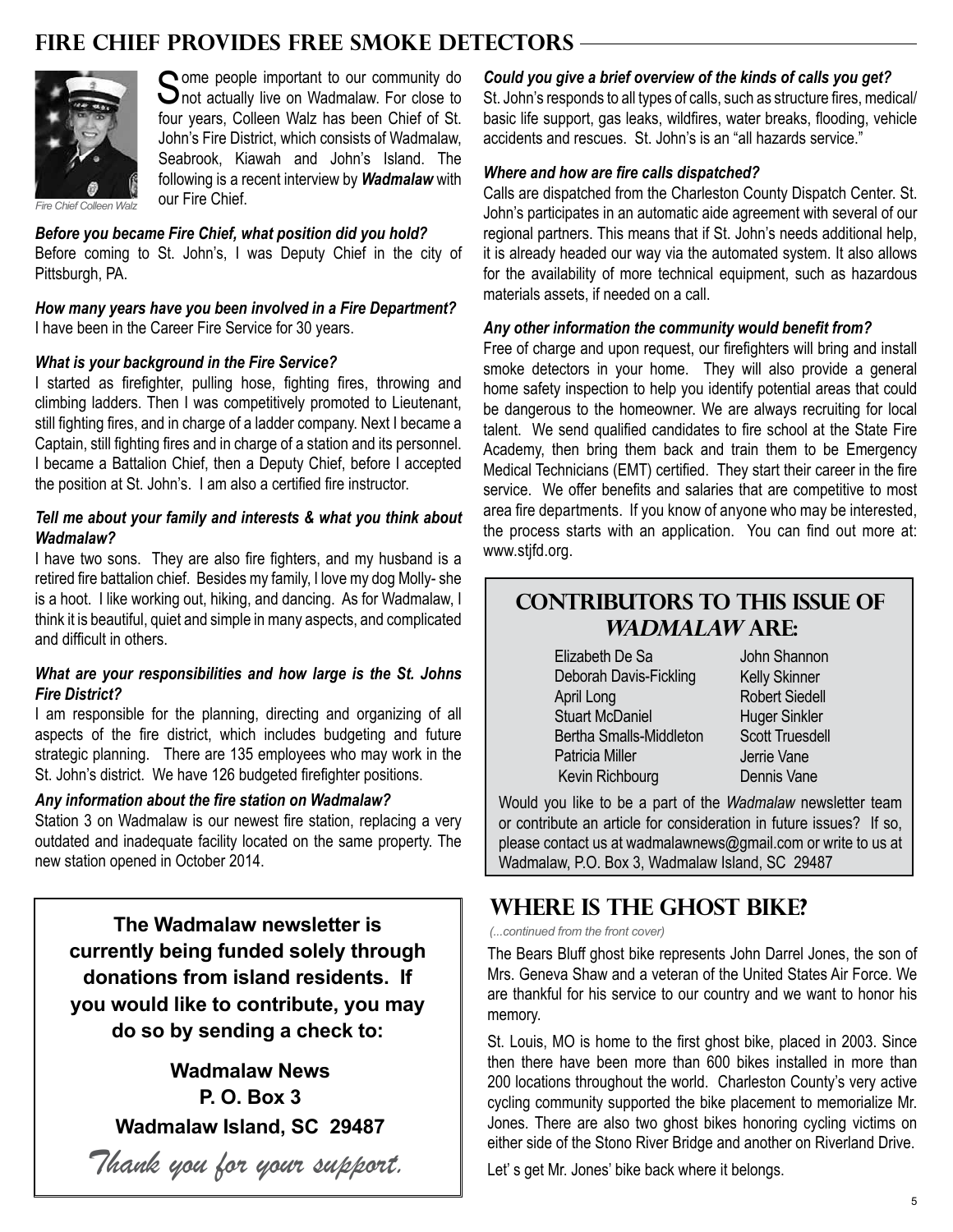# **Meet our New School Principal**



*Edith Frierson's Red Ribbon Week*

Dr. Deborah Fickling is proud to serve as the principal of Edith L. Frierson Elementary School. A native of South Carolina, she calls herself "an army brat". She adds, "My life mission has been to prepare our children to serve the world. I have five fantastic daughters, and I consider them my best work. My eldest is a DSS staffer, my second is an emergency room nurse, my third is a financial analyst, my fourth is a senior in college and my fifth is a senior in high school." She holds Bachelor Degrees in Elementary Education, Early Childhood Education and Psychology, a Master's Degree in Supervision and Administration, and a Doctorate in Educational Leadership and Curriculum Instruction.

This is her 33rd year as an educator; 17 of those years have been spent as a School or District Level Administrator in elementary and middle schools. She began her career teaching in the public schools of East Harlem, New York, and continued teaching in the inner city schools of Newark, New Jersey, until she returned home in 1998. Coming back to South Carolina has allowed Dr. Fickling to share her strong love of family and the South.

Dr. Fickling states, "My life's goal is to empower the children we serve so that they will not overpower us with apathy. Working together, I know that we can ensure that 'Failure is not an Option.'"

### **Reception Honors Mrs. Floretha Ward**



*Mrs. Floretha Ward*

Mrs. Floretha Ward was honored at a large reception in December for her longstanding dedication and commitment to the Wadmalaw Island Citizens Improvement Committee and its mission. Over eighty people gathered at the Community Center, including, as a surprise, her youngest daughter from North Carolina. SC State Representative, Robert Brown, Sandy Tecklenburg, and Christopher

Cason were among those attending.

The Wadmalaw Island Citizens Improvement Committee was organized in 1957. Their purpose was to educate residents of Wadmalaw Island in the process of voter registration skills, allowing them to become more efficient in the election process. Its mission became broader in scope as the years passed, expanding to include the general welfare of the community and assisting with social, political, health, recreational, and family needs. During the 1990's their mission was revised again. Its primary focus now is to support the community by providing space and resources for programs that address the needs of Wadmalaw Island residents. The WICIC strives to encourage economic development while maintaining the rural nature and unique culture of the community.

Ongoing programs include youth activities (Little League, Sewing Club, Youth Workshops, etc.), the Senior Citizens Program, and Gullah Theater. Space is provided for these activities at no charge. The Committee meets on a monthly basis at the Community Center Building to monitor and assess its ongoing programs. The idea to have the Committee housed in its own building was born in 1973 by Mr. Anderson Mack Sr. Mrs. Floretha Ward served as the first Board Secretary, representing Salem Presbyterian Church. She is the only living member of the original Board of Directors for the WICIC.



# **Real Estate Sales (December 2016 - January 2017)**

| <b>Vacant Land</b>            | <b>Acres</b> | <b>Date Sold</b> | <b>Price</b> | <b>Residences</b>     | <b>Acres</b> | <b>Date Sold</b> | <b>Price</b> |
|-------------------------------|--------------|------------------|--------------|-----------------------|--------------|------------------|--------------|
| 5233 Maybank Highway          | 1.0          | 12/01/16         | \$44,000     | 6205 Sadie Lane       | 1.5          | 12/15/16         | \$38,000     |
| 0 Boy Scout Road              | 8.0          | 12/14/16         | \$100,000    | 6217 Rockefeller Road | 3.2          | 12/22/16         | \$150,000    |
| 2590 Cherry Point Road        | 5.2          | 01/27/17         | \$90,000     | 6112 Josie Ridge Road | 11.7         | 1/27/17          | \$1,192,000  |
| 6353 Oak Grove Plantation 2.0 |              | 01/30/17         | \$450,000    |                       |              |                  |              |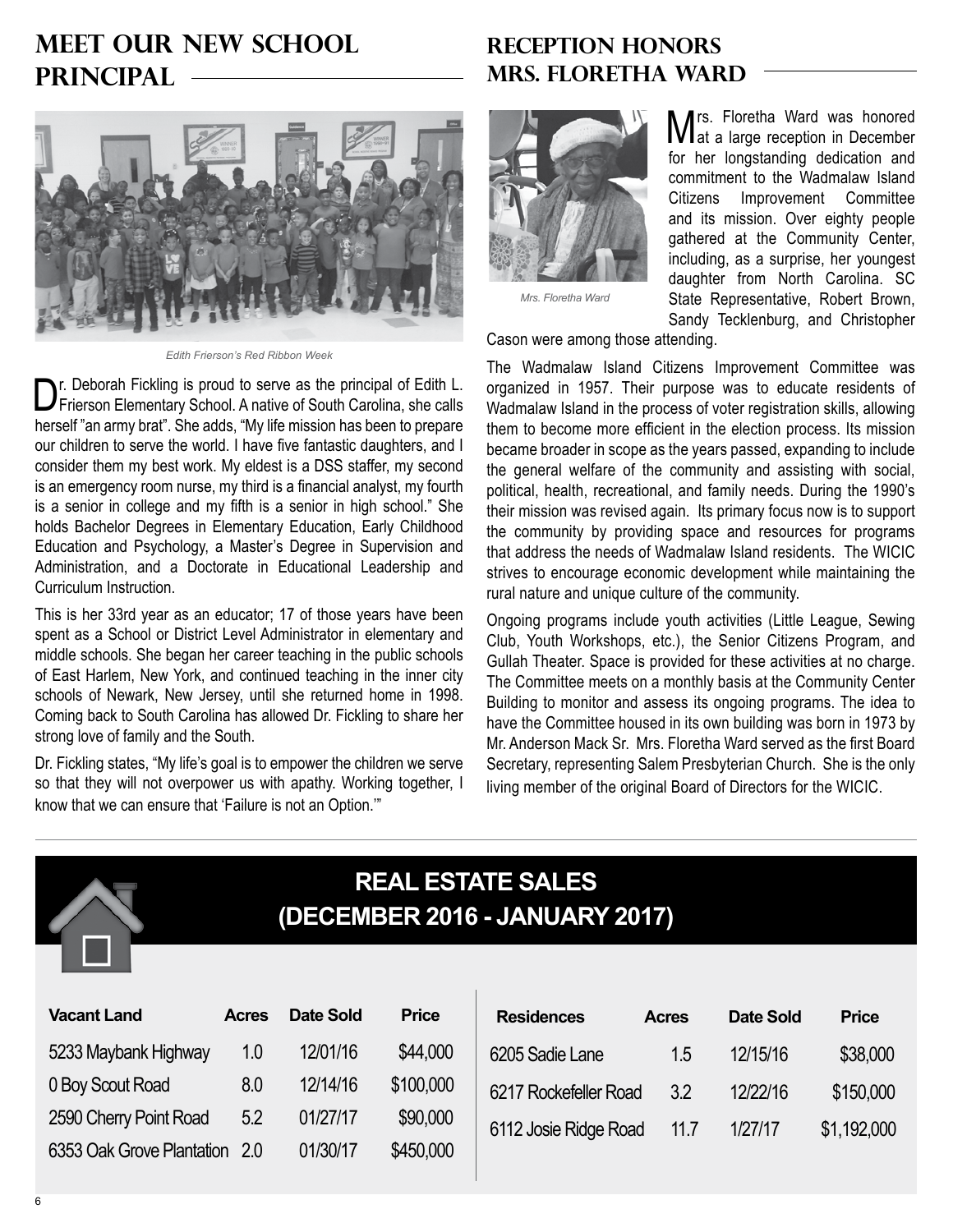

Mark your calendars for the 2nd annual "Art in the **Barn**" that will bring together a group of celebrated artisans from the Charleston area and around the Southeast. Potters, painters, wood craftsmen, and textile, floral and jewelry designers will all be showing their wares on the following two days:

> Saturday, March 18th: 11:00am-6:00pm Sunday, March 19th: 12:00 noon-4:00pm

Location: Ruby Ranch 1556 Tacky Point Road, Wadmalaw Island, SC 29487

> Information: E-mail: artinthebarnchs@gmail.com, or call Emily Bates at 321-230-4387.

Facebook: https://www.facebook.com/ events/1223646761063295/

*There will be live music, beer and wine, and complimentary hors d'oeuvres!*

## **2016 WILPC Minutes Summary**

### **October**

No meeting due to the aftermath of Hurricane Matthew.

#### **November**

A letter of support was sent to the Charleston County Zoning and Planning Department. They are proposing to change the existing criteria pertaining to Temporary Special Events on Wadmalaw Island. In addition, it is proposed that Special Events be removed as a principal use in AG-15 and AGR zoning. The goal of these proposed changes is to discourage large commercial events, while still allowing traditional events to take place on Wadmalaw Island.

The Johns Island Community Association is actively working with the Charleston County School District to create a model school. Volunteers are needed to be part of a Task force to create a better school system. The Association's web address is: www.johnsisland.org.

#### **December**

A notice regarding the application for a permit for the sale of beer at Deep Water Vineyard was brought to the attention of the committee. After some discussion, it was unanimously decided that a letter of objection be sent to the Department of Revenue.

Full details can be found at WILPC.org.

### **Household Peace**

A full-time mother of two, new resident Elizabeth De Sa<br>
is an advocate and instructor for 'peaceful parenting,' a commitment to non-aggression in parenting practices. Before becoming a peaceful parent, Lizbeth says that her life as a mother was somewhat chaotic. She sometimes yelled and physically disciplined her children. She had heard that it was OK to treat them this way, but felt it did not make any sense. She cites studies that have shown that yelling at children, as well as hitting, can detrimentally affect emotional and intellectual development. She now believes that children are as capable as adults in being reasoned with using attractive incentives.

As a peaceful parent, a commitment is made to stop initiating aggression – no more yelling, threats, restraint, coercion, shaming, or hitting. Instead, incentives are used to make life fun for children (screen time, outings, edible treats, tokens that are redeemable for rewards, etc.). These are used to encourage good behavior, or can be taken away for disciplinary purposes instead of aggression.

When she first switched to peaceful parenting, Lizbeth was afraid she would be powerless. Instead, she now feels that her family life is more calm, loving and fun, and that she has become the mother that she always wanted to be. If you would like additional information on Peaceful Parenting, you can email: elizdesa@gmail.com

# **Wadmalaw Resident Wins First Place in Charleston Half-Marathon**



*Dante David (right) of Wadmalaw (right) with Steve Philips at the Charleston Half Marathon on Jan. 14.*

Dante David, of Harts Bluff Road,<br>Won first place in the 80 and up age group in the Charleston half-marathon (13.1 miles) on January 14. The run started at Joe Riley Stadium and ended near North Charleston High School in North Charleston. His time was three hours and 45 seconds. It was his third half-marathon. Dante, who trains every day, has completed 17 full (26 mile) marathons, including four in New York City, two in Boston, and four in Miami.

### **Wadmalaw ONLINE**

**Wadmalaw Island Land Planning Committee website:** www.wilpc.org **Community Center Facebook:** Wadmalaw Island Community Center **WILPC Email address:** comments@wilpc.org **Wadmalaw News:** wadmalawnews@gmail.com